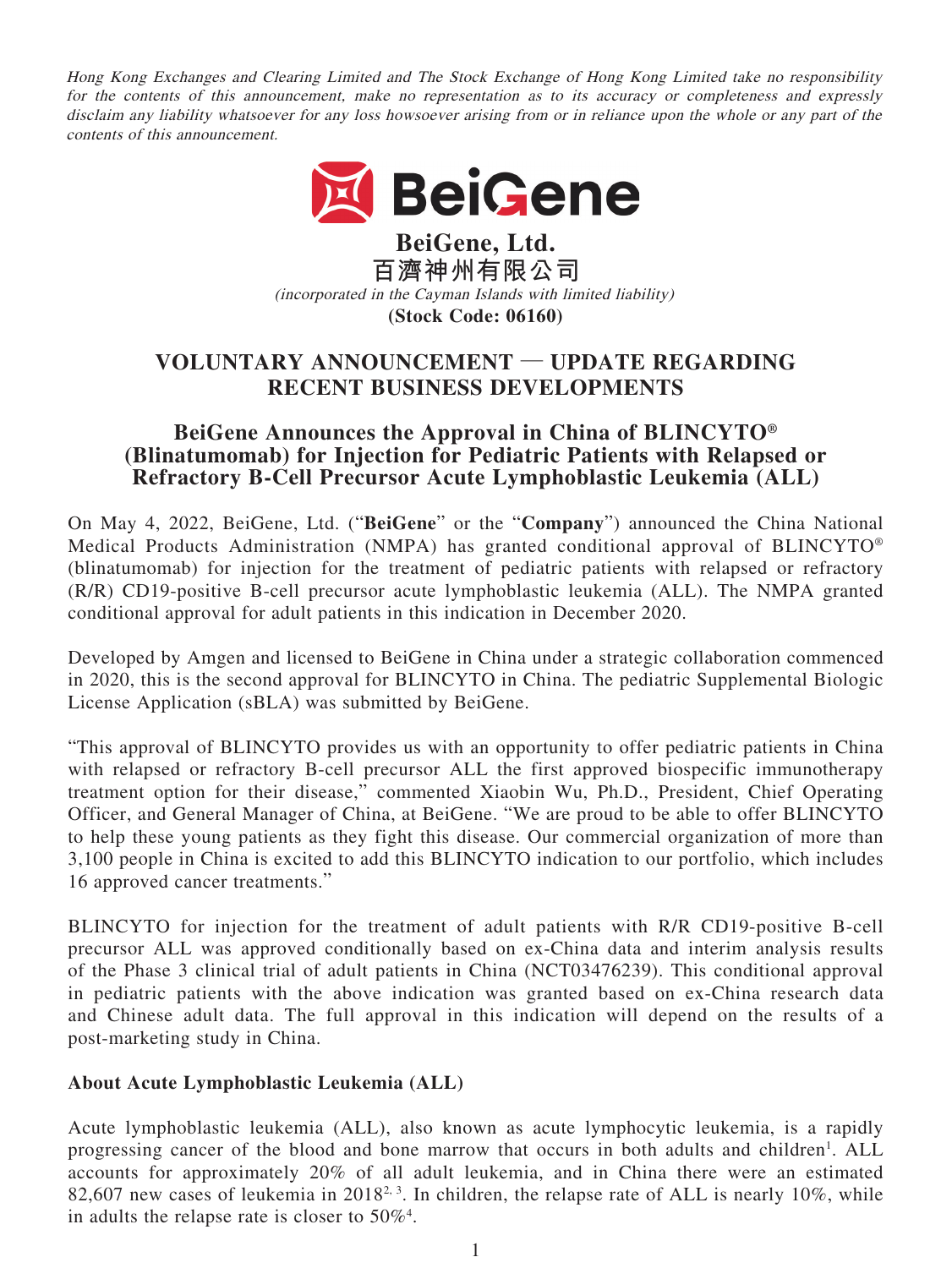# **About BLINCYTO® (blinatumomab)**

BLINCYTO is a BiTE® (bispecific T-cell engager) immuno-oncology therapy that targets CD19 surface antigens on B cells. BiTE molecules fight cancer by helping the body's immune system detect and target malignant cells by engaging T cells (a type of white blood cell capable of killing other cells perceived as threats) to cancer cells. By bringing T cells near cancer cells, the T cells can inject toxins and trigger cancer cell death (apoptosis). BiTE immuno-oncology therapies are currently being investigated for their potential to treat a wide variety of cancers.

BLINCYTO was granted breakthrough therapy and priority review designations by the U.S. Food and Drug Administration and is approved in the U.S. for the treatment of:

- relapsed or refractory CD-19 positive B-cell precursor ALL in adults and children.
- CD-19 positive B-cell precursor ALL in first or second complete remission with minimal residual disease (MRD) greater than or equal to 0.1% in adults and children. This indication is approved under accelerated approval based on MRD response rate and hematological relapse-free survival. Continued approval for this indication may be contingent upon verification and description of clinical benefit in the confirmatory trials.

In the European Union (EU), BLINCYTO is indicated as monotherapy for the treatment of:

- adults with Philadelphia chromosome negative CD19 positive relapsed or refractory B-precursor acute lymphoblastic leukemia (ALL). Patients with Philadelphia chromosome positive B-precursor ALL should have failed treatment with at least 2 tyrosine kinase inhibitors (TKIs) and have no alternative treatment options.
- adults with Philadelphia chromosome negative CD19 positive B-precursor ALL in first or second complete remission with minimal residual disease (MRD) greater than or equal to  $0.1\%$ .
- pediatric patients aged 1 year or older with Philadelphia chromosome negative CD19 positive B-precursor ALL which is refractory or in relapse after receiving at least two prior therapies or in relapse after receiving prior allogeneic hematopoietic stem cell transplantation.
- paediatric patients aged 1 year or older with high-risk first relapsed Philadelphia chromosome negative CD19 positive B-precursor ALL as part of the consolidation therapy.

In China, BLINCYTO is indicated for the treatment of adult patients with relapsed or refractory B-cell precursor ALL.

#### **Important U.S. Safety Information**

#### **WARNING: CYTOKINE RELEASE SYNDROME and NEUROLOGICAL TOXICITIES**

- **Cytokine Release Syndrome (CRS), which may be life-threatening or fatal, occurred in patients receiving BLINCYTO®. Interrupt or discontinue BLINCYTO® and treat with corticosteroids as recommended.**
- **Neurological toxicities, which may be severe, life-threatening or fatal, occurred in patients receiving BLINCYTO®. Interrupt or discontinue BLINCYTO® as recommended.**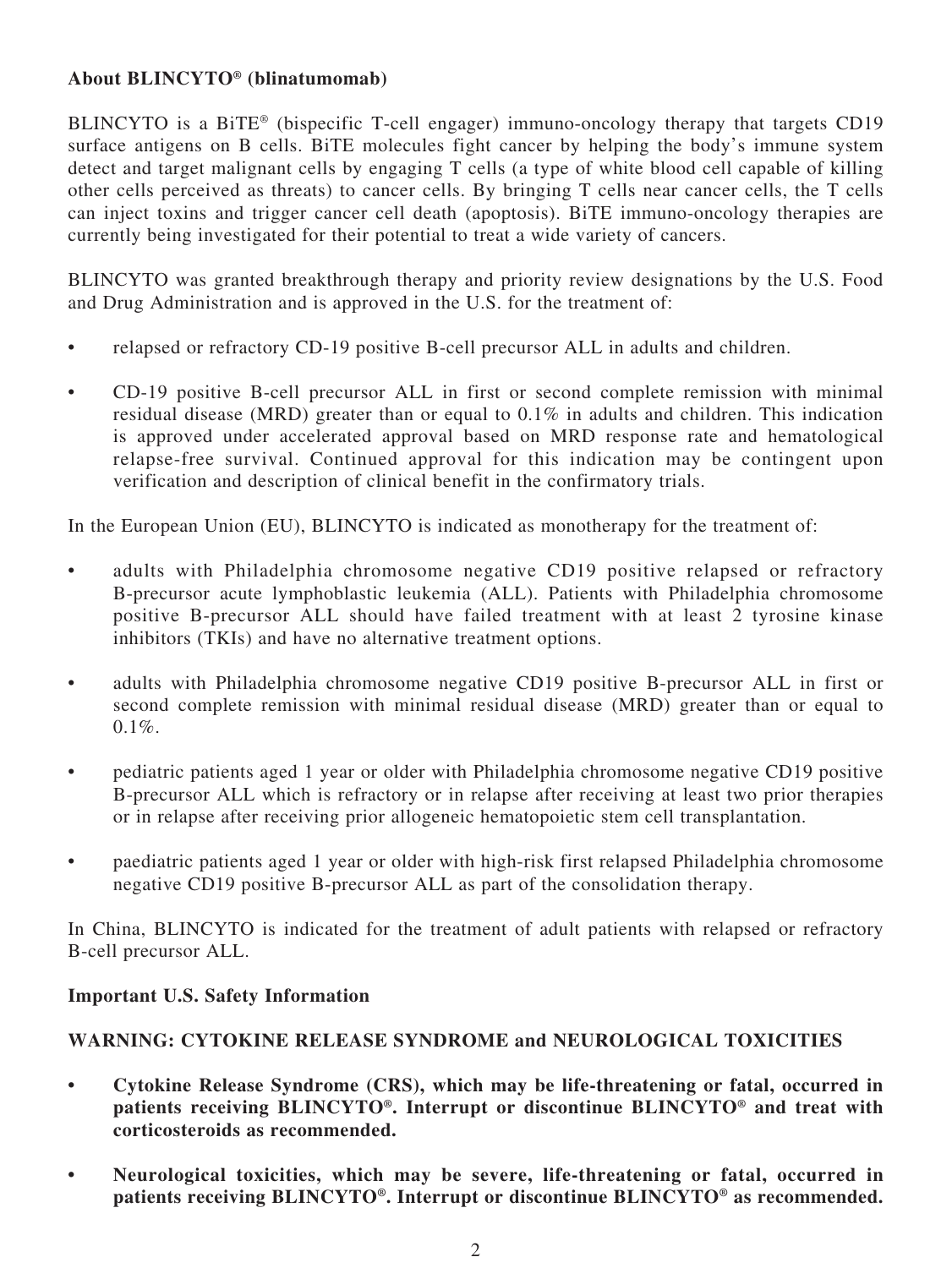# **Contraindications**

BLINCYTO<sup>®</sup> is contraindicated in patients with a known hypersensitivity to blinatumomab or to any component of the product formulation.

#### **Warnings and Precautions**

- Cytokine Release Syndrome (CRS): CRS, which may be life-threatening or fatal, occurred in 15% of patients with R/R ALL and in 7% of patients with MRD-positive ALL. The median time to onset of CRS is 2 days after the start of infusion and the median time to resolution of CRS was 5 days among cases that resolved. Closely monitor and advise patients to contact their healthcare professional for signs and symptoms of serious adverse events such as fever, headache, nausea, asthenia, hypotension, increased alanine aminotransferase (ALT), increased aspartate aminotransferase (AST), increased total bilirubin (TBILI), and disseminated intravascular coagulation (DIC). The manifestations of CRS after treatment with BLINCYTO® overlap with those of infusion reactions, capillary leak syndrome, and hemophagocytic histiocytosis/macrophage activation syndrome. If severe CRS occurs, interrupt BLINCYTO<sup>®</sup> until CRS resolves. Discontinue BLINCYTO® permanently if life-threatening CRS occurs. Administer corticosteroids for severe or life-threatening CRS.
- Neurological Toxicities: Approximately 65% of patients receiving BLINCYTO<sup>®</sup> in clinical trials experienced neurological toxicities. The median time to the first event was within the first 2 weeks of BLINCYTO® treatment and the majority of events resolved. The most common (≥ 10%) manifestations of neurological toxicity were headache and tremor. Severe, life-threatening, or fatal neurological toxicities occurred in approximately 13% of patients, including encephalopathy, convulsions, speech disorders, disturbances in consciousness, confusion and disorientation, and coordination and balance disorders. Manifestations of neurological toxicity included cranial nerve disorders. Monitor patients for signs or symptoms and interrupt or discontinue BLINCYTO® as outlined in the PI.
- Infections: Approximately 25% of patients receiving BLINCYTO<sup>®</sup> in clinical trials experienced serious infections such as sepsis, pneumonia, bacteremia, opportunistic infections, and catheter-site infections, some of which were life-threatening or fatal. Administer prophylactic antibiotics and employ surveillance testing as appropriate during treatment. Monitor patients for signs or symptoms of infection and treat appropriately, including interruption or discontinuation of BLINCYTO® as needed.
- Tumor Lysis Syndrome (TLS), which may be life-threatening or fatal, has been observed. Preventive measures, including pretreatment nontoxic cytoreduction and on-treatment hydration, should be used during BLINCYTO® treatment. Monitor patients for signs and symptoms of TLS and interrupt or discontinue BLINCYTO<sup>®</sup> as needed to manage these events.
- Neutropenia and Febrile Neutropenia, including life-threatening cases, have been observed. Monitor appropriate laboratory parameters (including, but not limited to, white blood cell count and absolute neutrophil count) during BLINCYTO® infusion and interrupt BLINCYTO® if prolonged neutropenia occurs.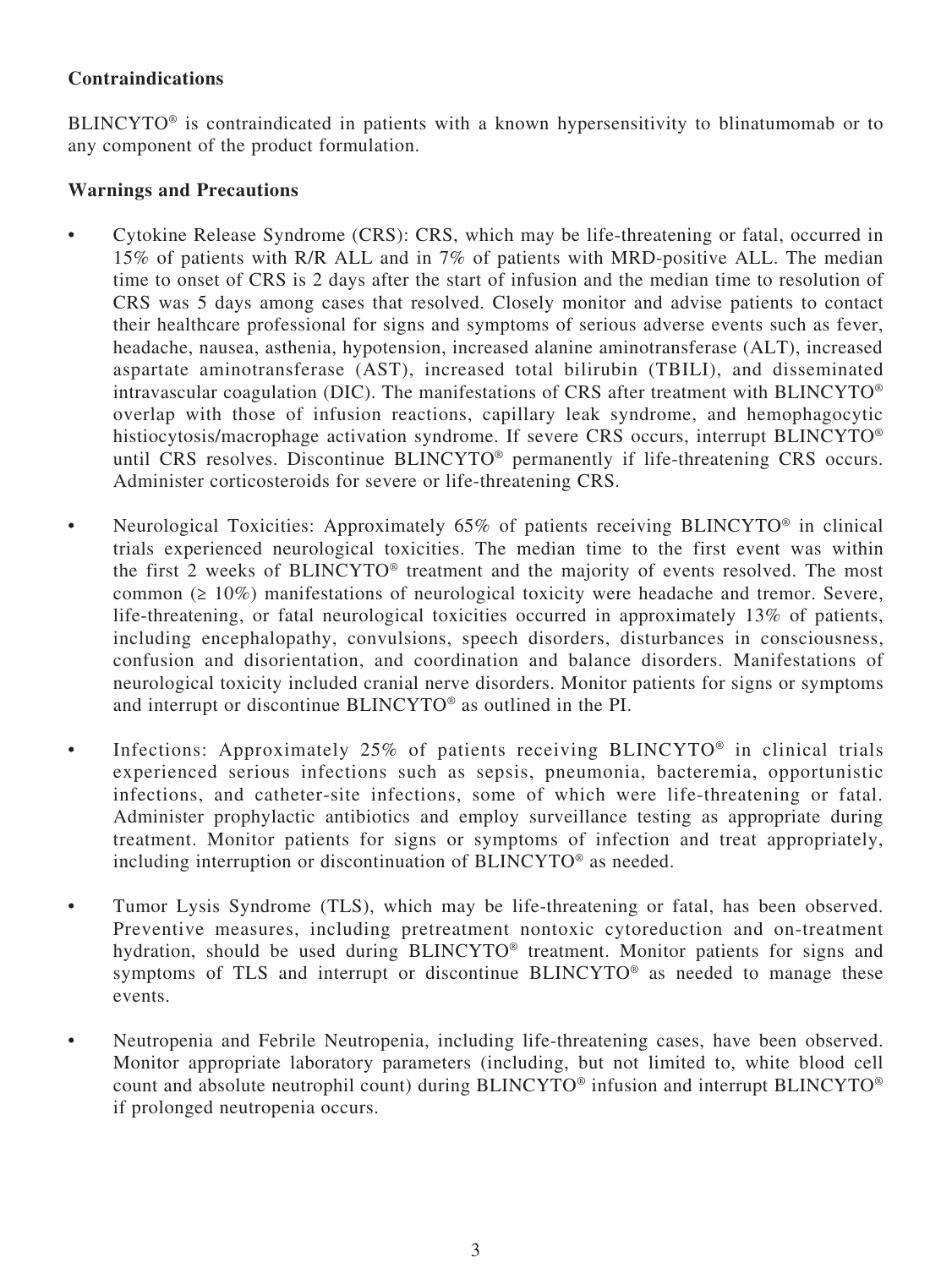- Effects on Ability to Drive and Use Machines: Due to the possibility of neurological events, including seizures, patients receiving BLINCYTO® are at risk for loss of consciousness, and should be advised against driving and engaging in hazardous occupations or activities such as operating heavy or potentially dangerous machinery while BLINCYTO® is being administered.
- Elevated Liver Enzymes: Transient elevations in liver enzymes have been associated with BLINCYTO<sup>®</sup> treatment with a median time to onset of 3 days. In patients receiving BLINCYTO®, although the majority of these events were observed in the setting of CRS, some cases of elevated liver enzymes were observed outside the setting of CRS, with a median time to onset of 19 days. Grade 3 or greater elevations in liver enzymes occurred in approximately 7% of patients outside the setting of CRS and resulted in treatment discontinuation in less than 1% of patients. Monitor ALT, AST, gamma-glutamyl transferase, and TBILI prior to the start of and during BLINCYTO® treatment. BLINCYTO® treatment should be interrupted if transaminases rise to  $> 5$  times the upper limit of normal (ULN) or if TBILI rises to > 3 times ULN.
- Pancreatitis: Fatal pancreatitis has been reported in patients receiving BLINCYTO<sup>®</sup> in combination with dexamethasone in clinical trials and the post-marketing setting. Evaluate patients who develop signs and symptoms of pancreatitis and interrupt or discontinue BLINCYTO<sup>®</sup> and dexamethasone as needed.
- Leukoencephalopathy: Although the clinical significance is unknown, cranial magnetic resonance imaging (MRI) changes showing leukoencephalopathy have been observed in patients receiving BLINCYTO®, especially in patients previously treated with cranial irradiation and antileukemic chemotherapy.
- Preparation and administration errors have occurred with BLINCYTO<sup>®</sup> treatment. Follow instructions for preparation (including admixing) and administration in the PI strictly to minimize medication errors (including underdose and overdose).
- Immunization: Vaccination with live virus vaccines is not recommended for at least 2 weeks prior to the start of BLINCYTO® treatment, during treatment, and until immune recovery following last cycle of BLINCYTO®.
- Risk of Serious Adverse Reactions in Pediatric Patients due to Benzyl Alcohol Preservative: Serious and fatal adverse reactions including "gasping syndrome," which is characterized by central nervous system depression, metabolic acidosis, and gasping respirations, can occur in neonates and infants treated with benzyl alcohol-preserved drugs including BLINCYTO® (with preservative). When prescribing BLINCYTO® (with preservative) for pediatric patients, consider the combined daily metabolic load of benzyl alcohol from all sources including BLINCYTO® (with preservative) and other drugs containing benzyl alcohol. The minimum amount of benzyl alcohol at which serious adverse reactions may occur is not known. Due to the addition of bacteriostatic saline, 7-day bags of BLINCYTO® solution for infusion with preservative contain benzyl alcohol and are not recommended for use in any patients weighing  $<$  22 kg.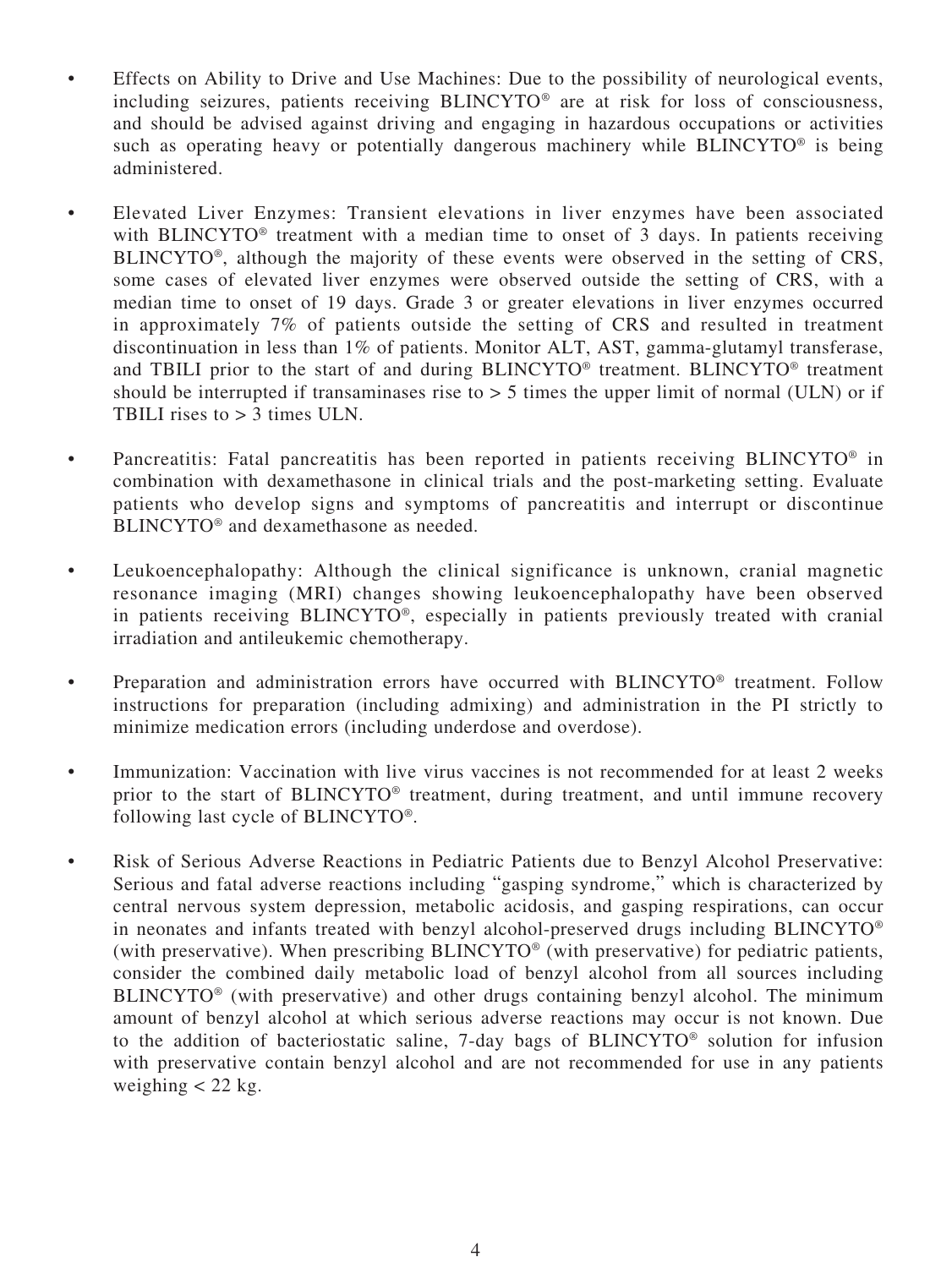### **Adverse Reactions**

- The most common adverse reactions  $(2.20\%)$  in clinical trial experience of patients with MRD-positive B-cell precursor ALL (BLAST Study) treated with BLINCYTO® were pyrexia (91%), infusion-related reactions (77%), headache (39%), infections (pathogen unspecified 39%), tremor (31%), and chills (28%). Serious adverse reactions were reported in 61% of patients. The most common serious adverse reactions ( $\geq 2\%$ ) included pyrexia, tremor, encephalopathy, aphasia, lymphopenia, neutropenia, overdose, device related infection, seizure, and staphylococcal infection.
- The most common adverse reactions  $(2.20\%)$  in clinical trial experience of patients with Philadelphia chromosome-negative relapsed or refractory B-cell precursor ALL (TOWER Study) treated with BLINCYTO® were infections (bacterial and pathogen unspecified), pyrexia, headache, infusion-related reactions, anemia, febrile neutropenia, thrombocytopenia, and neutropenia. Serious adverse reactions were reported in 62% of patients. The most common serious adverse reactions ( $\geq 2\%$ ) included febrile neutropenia, pyrexia, sepsis, pneumonia, overdose, septic shock, CRS, bacterial sepsis, device related infection, and bacteremia.
- Adverse reactions that were observed more frequently  $(2 10\%)$  in the pediatric population compared to the adults with relapsed or refractory B-cell precursor ALL were pyrexia (80% vs. 61%), hypertension (26% vs. 8%), anemia (41% vs. 24%), infusion-related reaction (49% vs. 34%), thrombocytopenia (34% vs. 21%), leukopenia (24% vs. 11%), and weight increased (17% vs. 6%).
- In pediatric patients less than 2 years old (infants), the incidence of neurologic toxicities was not significantly different than for the other age groups, but its manifestations were different; the only event terms reported were agitation, headache, insomnia, somnolence, and irritability. Infants also had an increased incidence of hypokalemia (50%) compared to other pediatric age cohorts (15-20%) or adults (17%).

#### **Dosage and Administration Guidelines**

- BLINCYTO® is administered as a continuous intravenous infusion at a constant flow rate using an infusion pump which should be programmable, lockable, non-elastomeric, and have an alarm.
- It is very important that the instructions for preparation (including admixing) and administration provided in the full Prescribing Information are strictly followed to minimize medication errors (including underdose and overdose).

Please see full Prescribing Information and medication guide for BLINCYTO at www.BLINCYTO.com.

#### **References**

- 1. Mayo Clinic. Acute lymphocytic leukemia. https://www.mayoclinic.org/diseases-conditions/ acute-lymphocytic-leukemia/symptoms-causes/syc-20369077
- 2. Baljevic M, Jabbour E, O'Brien S, Kantarjian HM (2016). "Acute Lymphoblastic Leukemia".